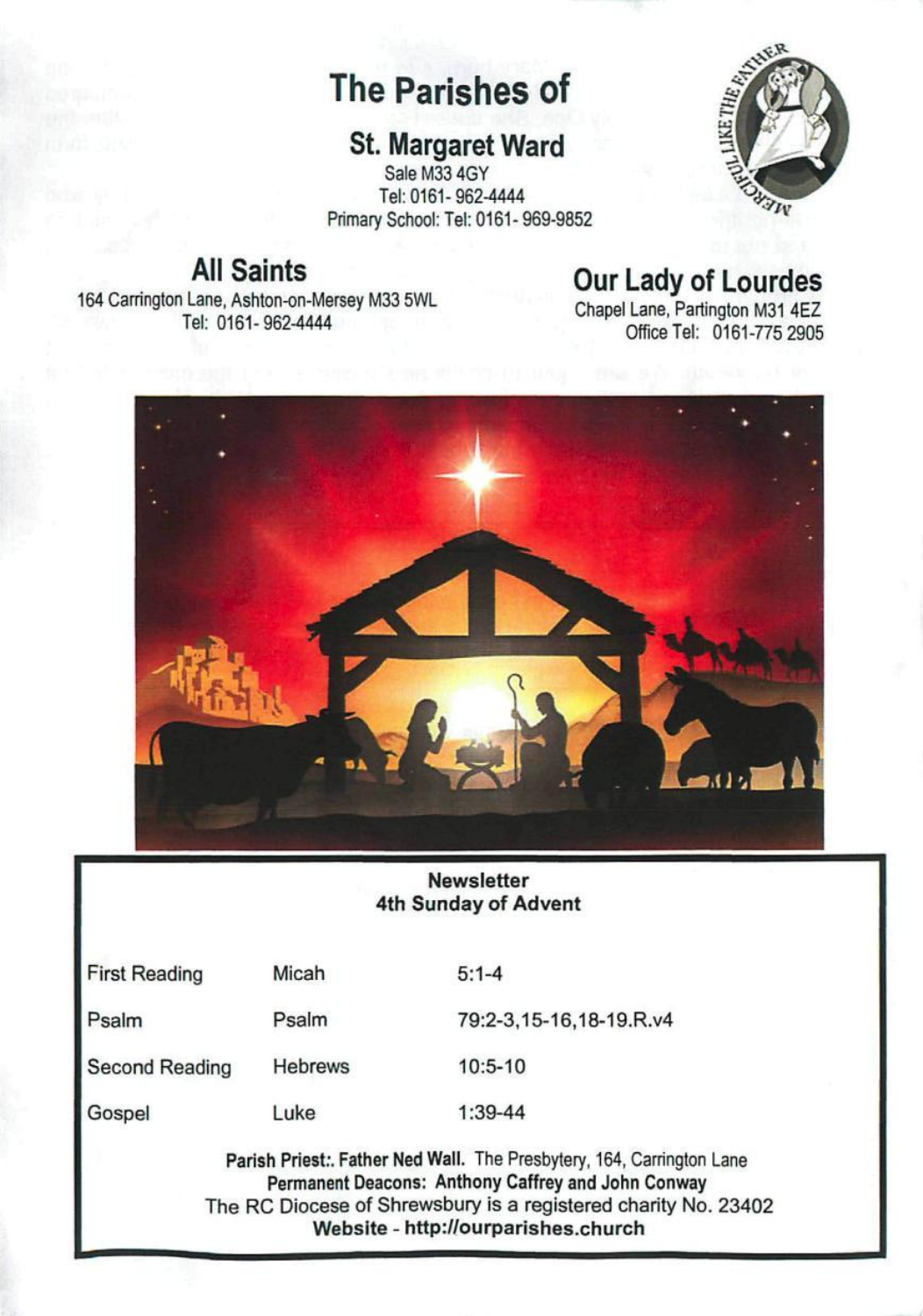#### **REFLECTION**

In today's Gospel, we hear how Mary hurried to her cousin's house--a long trip, on foot, over dirt, sand, and rocks, under the hot sun. She does not have to be pampered in order to bring forth the Holy One. She doesn't spend a second worrying whether the way is too hard. Her soul somehow knows about the soft light that will shine forth when she gives birth. Everything else takes second place.

Here we are presented with the humility of Mary, and her unborn Son. It is they who go to visit-not they who are visited. Even before he is born, Jesus already comes to serve, and not to be served. It is through service we will recognise him as Lord. He will be like us in every respect, except in his freedom from sinfulness.

As we prepare to enjoy the Christmas season, let us not forget what it is really about-the coming of God among us to show the greatest love that can be shown-the laying down of his life for his friends We celebrate his birth because of the triumphant victory of his death. We are about to celebrate Christmas, and the most important preparation of all, is to say Yes to the Father, Yes to Jesus, Yes to the New Year, Yes to every call God makes of us in the coming year. Contemplating the experiences of Jesus, Mary and Joseph, we learn from them how to say an unqualified Yes to the Father, to the Son, and to the Holy Spirit.

#### **Psalm:**

God of hosts, bring us back; Let your face shine on us and we shall be saved.

# **Gospel Acclamation:**

# Alleluia, alleluia! I am the handmaid of the Lord: let what you have said be done to me. Alleluia!

#### **Communion Antiphon** :

Behold , a Virgin shall conceive and bear a son; and his name will be called Emmanuel.

#### **Next Week** s Readings:

| <b>First Reading</b>   | Samuel | $1:20 - 22.24 - 28$ |
|------------------------|--------|---------------------|
| Psalm                  | Psalm  | 83:2-3.5-6-10.R.v5  |
| Second Reading St John |        | $3:1 - 2.21 - 24$   |
| Gospel                 | Luke   | $2:41-52$           |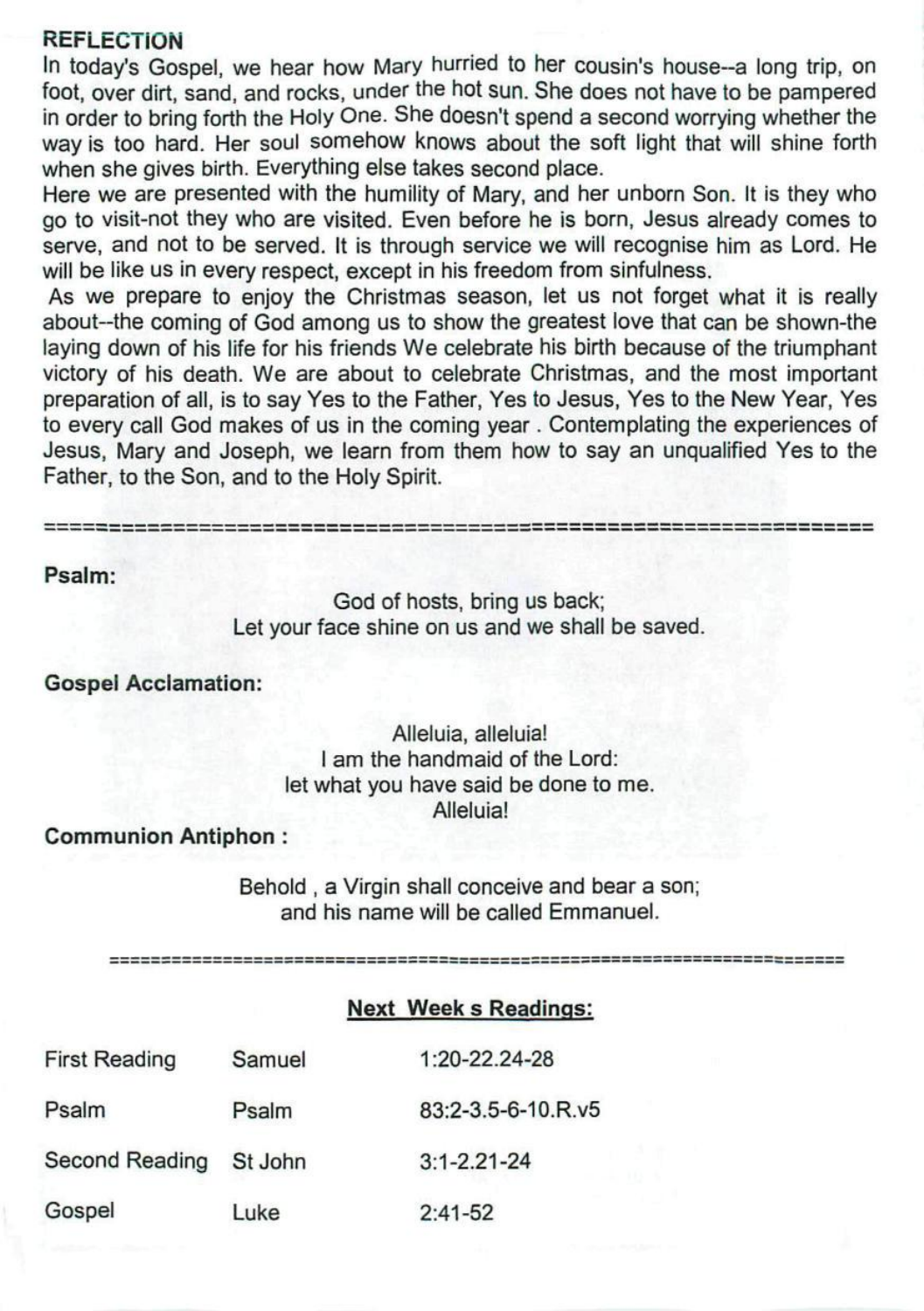# **ALL PARISHES**



# **CAROL SERVICE**

We invite you all this afternoon Sunday to our Carol Service at 3pm. We hope to see a lot of families here and have as many children as possible to sing "Away in a Manger" for us. So please remember to come and join us this afternoon. We welcome as always , all from the three parishes.

# **OUR LADY OF LOURDES CHRISTMAS FAIR**

Thank you to the team who worked so hard in planning and organising this Mini Fair. Thank you to all who supported this. We raised a fantastic amount of £1200. Thank you once again to you all.

#### **SACRAMENT OF RECONCILIATION**

Next week there will be some extra hours for the Sacrament of Reconciliation. A chance for us all to make things even better as we celebrate Christmas.

All Saints Monday - 11am-12pm Monday - 7pm - 8pm

Our Lady of Lourdes

Tuesday after 7.30pm Mass - until needed Tuesday after 7.30pm Mass - until needed after 7.30pm Mass - until needed after 7.30pm Mass - until needed aft<br>De ferste factor factor factor factor factor factor factor factor factor factor factor factor factor factor fa

All Saints Wednesday 11 am - 12.00pm

# **There will be no confessions on St Stephens Day 26th**

#### **LAST MINUTE SHOPPING FROM TRAIDCRAFT**

We have silk scarves, colourful socks and lots of stocking fillers Christmas food available includes biscuits, chocolates, dates, and chutney. Thanks to our generous customers five Christmas cakes and five boxes of chocolate biscuits have gone to the food bank.

Thank you for your support and 'Showing You Care'. Thank you for your support and 'Showing You Care'.

#### **SOUND OF MUSIC**

Our theatre trip to the Sound of Music is getting near, Wednesday 30<sup>th</sup> December 2015, so here is a reminder of the details. We will all need to meet at All Saints car park at 1.00pm to ensure we get to The Lowry in good time. The coach will leave after the show around 4.45 - 5.00pm . Hope you are all looking forward to it.

# **CHRISTMAS EVE / CHRISTMAS DAY COLLECTION**

Please can we remind you that the collection at the Christmas Masses goes towards of Fr Neds salary throughout the year. Thank you so much for your continued generosity.

**4**